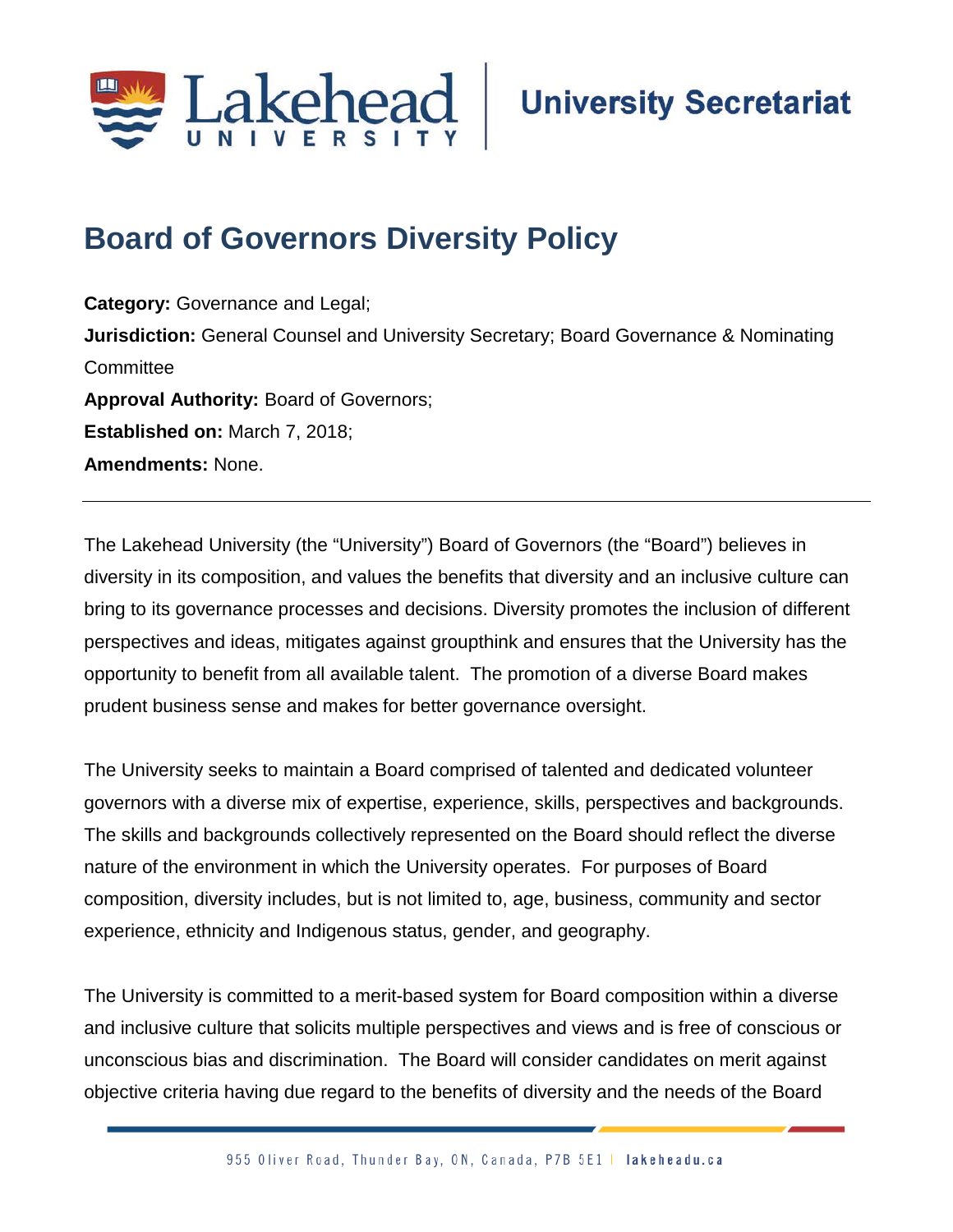when assessing Board composition or identifying suitable candidates for appointment or reappointment to the Board.

In addition to periodically assessing the expertise, experience, skills, perspectives and backgrounds of its governors in light of the needs of the Board and reflecting a diverse mix of knowledge, experience, skills and backgrounds, the Board aspires to a Board composition in which men and women are equally represented. The Province of Ontario's stated genderdiversity targets for Boards would see women make up at least 40% of appointments to every provincial board and 30% of positions on all boards of directors. The Board therefore seeks to maintain a Board where at least 40% (ie 5 of 12) of the external members are women and at least 30% (ie 6 of 17) of all members are women. The extent to which this bar is not achieved in composition, the Board will undertake an associated discussion in an open session.

In addressing geographic diversity, the Board should endeavour to ensure its composition includes at least one member from Thunder Bay or Northwestern Ontario; at least one member from Orillia or Simcoe County; and at least one member from outside Northwestern Ontario and Simcoe County. To address ethnic diversity and acknowledging the importance of the indigenous community to the University, the Board should endeavour to ensure its composition includes at least one indigenous member (which could be the individual recommended by the O-AGC).

Any search firm engaged to assist the Board in identifying candidates for appointment to the Board will be directed to include diverse candidates generally and multiple women candidates in particular in order to meet these and other diversity objectives set by the Board. As a result, women candidates for Board of Governors service will be included in the evergreen roster of potential Board nominees.

The Board will review this policy at least once every three years, assessing its effectiveness in promoting a diverse Board and fulfilling diversity objectives.